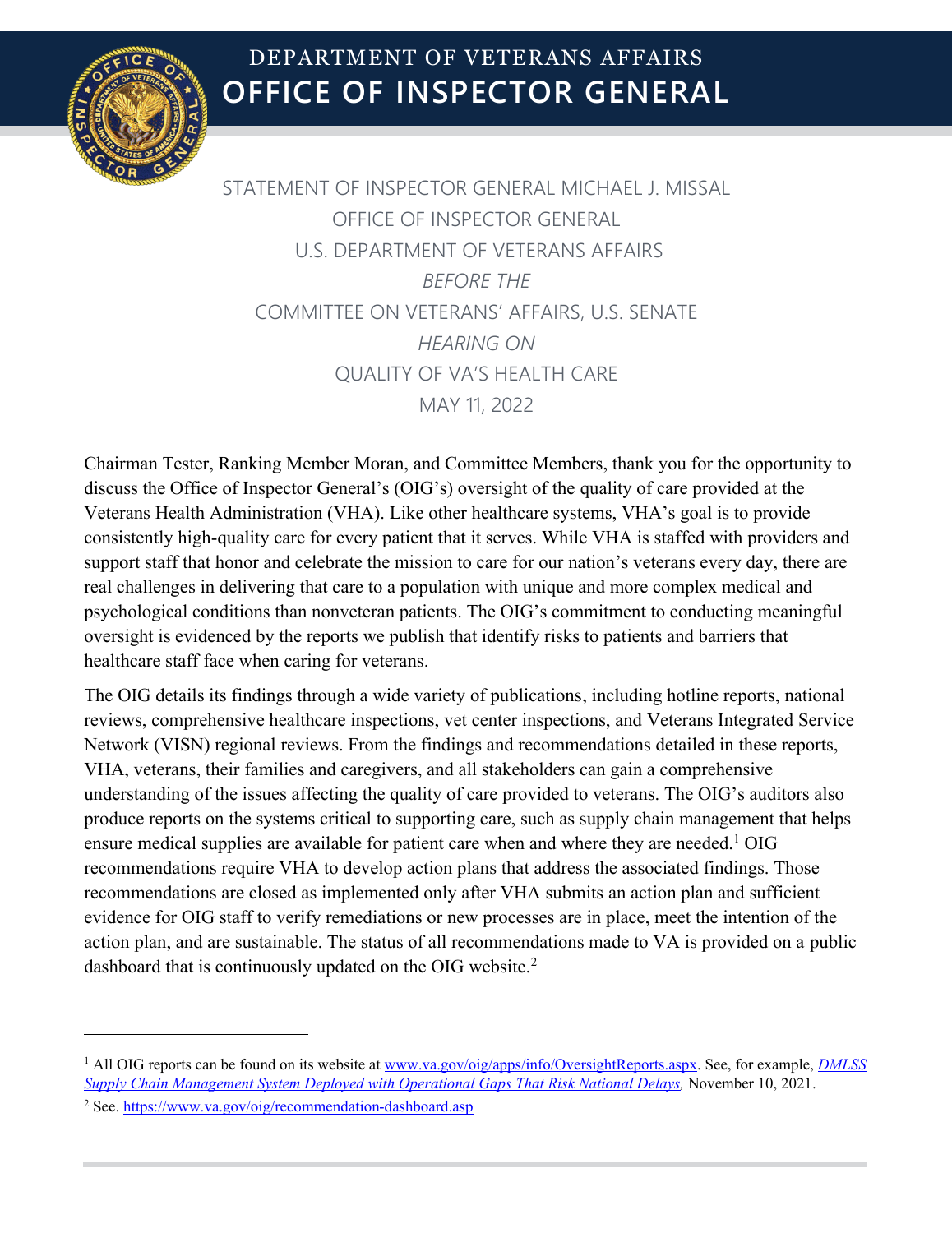The OIG's oversight work is often initiated in response to allegations from veterans and staff related to their perceptions of poor care, delayed care, or risks to patient safety. The true intent of impactful healthcare oversight is to support meaningful improvements in the quality, safety, and efficacy of care delivered to every veteran. VHA has significant challenges, but its personnel provide compassionate and high-quality of care and services to millions of veterans and their families.

## **VHA DELIVERS HIGH-QUALITY MEDICAL CARE TO VETERANS AND OTHER PATIENTS**

VHA has been steadfastly meeting the needs of millions of veterans each year, particularly those with complex diagnoses related to their distinct histories of service to our country. Evidence-based mental health therapies and innovative approaches to treating victims of polytrauma and traumatic brain injury are just a few examples of where VHA has pioneered and successfully championed veterans with chronic and often catastrophic visible and invisible injuries.

The pandemic presented extraordinary challenges to all healthcare systems and VHA was no exception. OIG reports highlight the successes of VHA pandemic care planning and readiness, infection control practices, critical supply management, innovative space and staffing solutions, and transitions to telehealth platforms that provided safe continuity of care to address a wide range of patient needs. For example, during Comprehensive Healthcare Inspection Program (CHIP) reviews of VISNs 2, 5, and 6 from May to August 2021, most VHA leaders interviewed indicated that VHA Central Office and VISN communications and guidance were timely, and all leaders reported receiving VISN-level assistance when requested.<sup>[3](#page-1-0)</sup> Finally, VA made tremendous progress in vaccinating veterans against COVID-19. VA announced initial COVID-19 vaccine distribution plans in December 2020. Over 4.2 million veterans had received at least one vaccination dose as of April 21, 2022.

VHA's integrative approach to caring for veterans is uniquely comprehensive. No other healthcare system attempts to meet the clinical needs in every encounter with veterans, while also addressing their needs for psychosocial support through repeated screenings with built-in triggers to connect veterans to a wide array of social support services.

Finally, it is important to recognize the services VHA provides in addition to its mission to care for veterans. VA's fourth mission is to serve the needs of local communities during national emergencies, which was repeatedly realized during the pandemic. VHA also provides other services to the broader

<span id="page-1-0"></span><sup>3</sup> *[Comprehensive Healthcare Inspection of Facilities' COVID-19 Pandemic Readiness and Response in Veterans Integrated](https://www.va.gov/oig/pubs/VAOIG-21-03917-123.pdf)  [Service Networks 2, 5, 6](https://www.va.gov/oig/pubs/VAOIG-21-03917-123.pdf)*, April 7, 2022. This is the fourth report in a series. The other reports are *[Comprehensive Healthcare](https://www.va.gov/oig/pubs/VAOIG-21-01116-98.pdf)  Inspection of Facilities' [COVID-19 Pandemic Readiness and Response in Veterans Integrated Service Networks 10 and 20](https://www.va.gov/oig/pubs/VAOIG-21-01116-98.pdf)*, March 16, 2021; *[Comprehensive Healthcare Inspection of Facilities'](https://www.va.gov/oig/pubs/VAOIG-21-01699-175.pdf) COVID-19 Pandemic Readiness and Response in [Veterans Integrated Service Network 19](https://www.va.gov/oig/pubs/VAOIG-21-01699-175.pdf)*, July 7, 2021; *[Comprehensive Healthcare Inspection of Facilities'](https://www.va.gov/oig/pubs/VAOIG-21-02969-20.pdf) COVID-19 [Pandemic Readiness and Response in Veterans Integrated Service Networks 1 and 8](https://www.va.gov/oig/pubs/VAOIG-21-02969-20.pdf)*, November 18, 2021.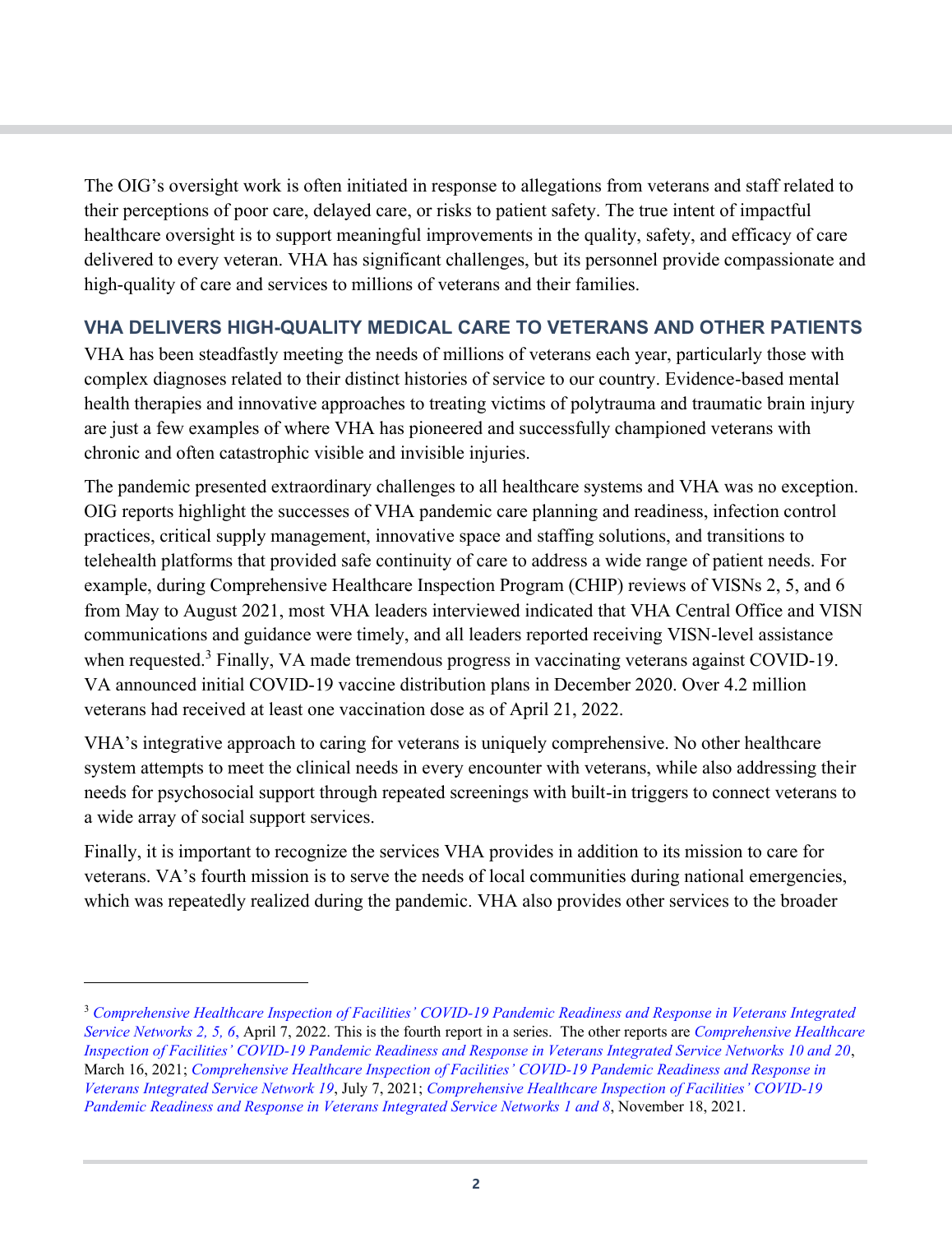healthcare community—from training nurses, medical students, residents, and fellows to advancing cutting-edge clinical research. VHA health care is intimately tied to the nation's healthcare systems.

#### **VHA HAS SIGNIFICANT CHALLENGES TO OVERCOME THAT REQUIRE IMMEDIATE ATTENTION**

The critical role VHA serves in caring for veterans and in supporting our nation's healthcare systems underscores the need for the OIG's strong, independent oversight that has identified and reported on incidents and conditions in which quality of care and patient safety have been compromised, leaving veterans harmed or placing them at risk. The events leading to these failings are often nuanced and multifactorial. However, common contributing factors the OIG has identified are poor, inconsistent, or ineffective leadership that cultivate a complacent and disengaged medical facility culture in which the VHA goal of "zero patient harm" is improbable, if not impossible.

Incidents in Fayetteville, Arkansas, and Clarksburg, West Virginia, serve as devastating examples of the most catastrophic consequences of disengaged leadership and the dangerous culture that is fostered when leaders are not attentive to and invested in their staff and the veterans they serve. Dr. Robert Levy, the former pathologist at the VA Health Care System of the Ozarks in Fayetteville, Arkansas, was found to have misdiagnosed thousands of patients' pathological specimens while impaired, adversely affecting the diagnosis and clinical care of these veterans. In addition, in his position as chief of pathology, he was able to alter quality management documents to conceal his errors. Former VHA nursing assistant Reta Mays, entrusted with providing supportive care to patients in a Clarksburg facility, pleaded guilty to administering insulin to seven veterans with the intent to cause their deaths and attempting to murder an eighth veteran. Her activities went undetected for so long, in part, because clinical leaders and other staff involved in the victims' care failed to report and share their suspicions. These events will never define the care VHA delivers to veterans every day, but they must not be dismissed as one-offs. Leveraging the painful lessons learned into meaningful tools that further transform the system's culture must be prioritized, but such direction must come from the highest levels of leadership at VHA.<sup>[4](#page-2-0)</sup>

#### **CULTURAL TRANSFORMATION DEPENDS ON ACCOUNTABLE LEADERS AND ADHERENCE TO A MODEL FOR GUIDING THAT TRANSFORMATION**

In February 2019, VHA rolled out a new initiative through its Office of Healthcare Transformation outlining definitive steps toward becoming a high-reliability organization (HRO). HROs are grounded by a basic tenet, "the Just Culture."[5](#page-2-1) Within a just culture, personnel at every layer of a system understand and react to not just identifiable risks and errors but any vulnerabilities that could lead to patient harm. Leaders that promote such accountability and react with transparency and fairness to their

<span id="page-2-0"></span><sup>4</sup> *[Pathology Oversight Failures at the Veterans Health Care System of the Ozarks in Fayetteville, Arkansas,](https://www.va.gov/oig/pubs/VAOIG-18-02496-157.pdf)* June 2, 2021; *[Care and Oversight Deficiencies Related to Multiple Homicides at the Louis A. Johnson VA Medical Center in Clarksburg,](https://www.va.gov/oig/pubs/VAOIG-20-03593-140.pdf)  [West Virginia](https://www.va.gov/oig/pubs/VAOIG-20-03593-140.pdf)*, May 11, 2021.

<span id="page-2-1"></span><sup>5</sup> VHA High Reliability Organizational Reference Guide, March 31, 2021.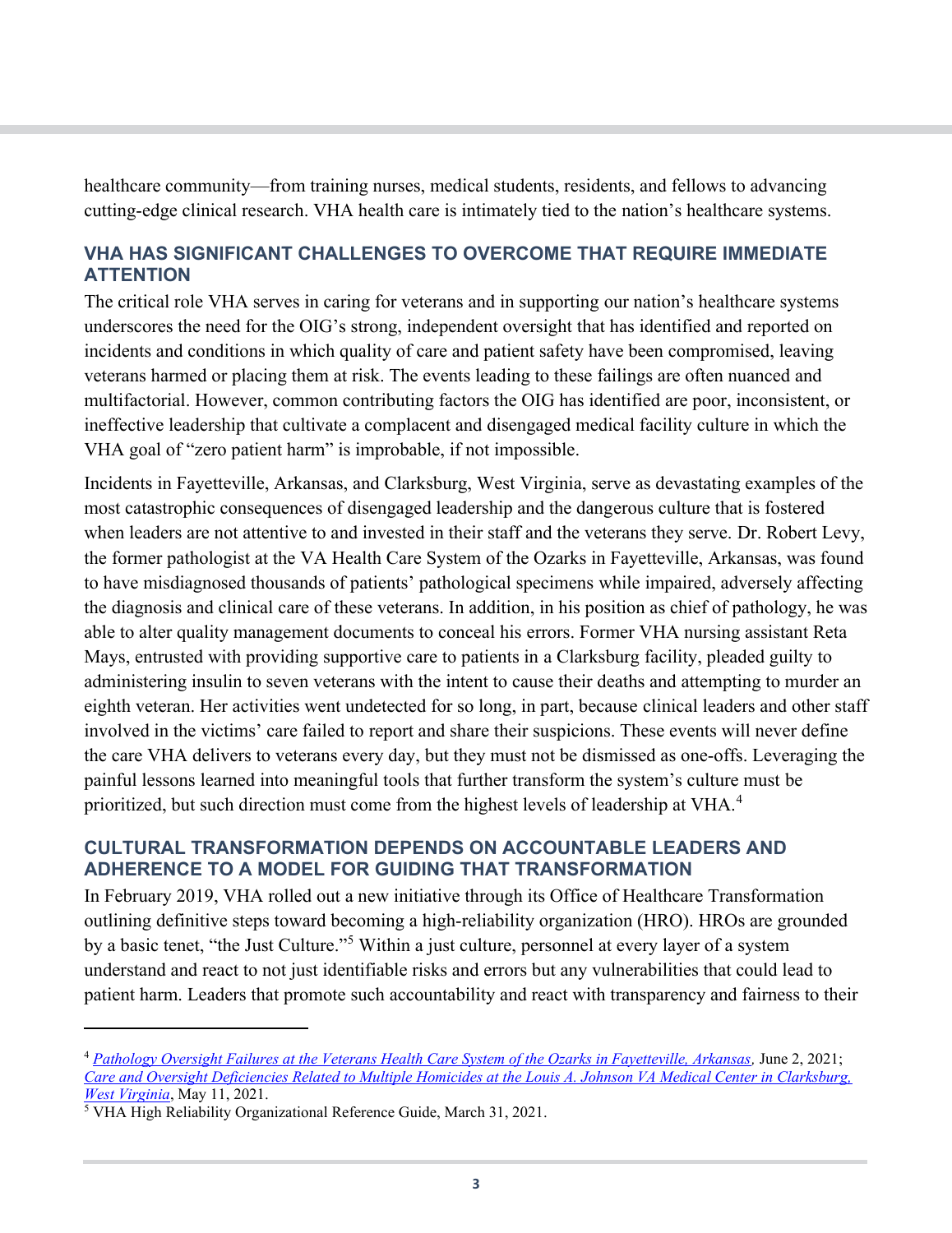staff's misconduct and missteps help establish a culture in which staff feel not only responsible for, but also secure in, reporting all concerns.

In November 2021, the OIG published the first of a new type of oversight report that compares facilities in the same regional network (VISN) to examine those that historically ranged from relatively lowperforming to relatively high-performing facilities using an analysis of VHA performance and other quality data.<sup>[6](#page-3-0)</sup> In addition, the OIG compared HRO implementation progress between two facilities. This report corroborated findings from multiple OIG reports: the historically lower-performing facility had continuous turnover of its leadership team and did not have effective leadership succession planning. In contrast, the higher-performing facility had a stable leadership team and exhibited effective succession planning. Furthermore, the higher-performing facility had made significantly more progress toward HRO implementation when compared to the lower-performing facility.

Regardless of the model that guides leaders and staff during the necessary transformation, progress should be assessed. This is the first report that attempts to measure impact and advancement on transforming a culture. Though it is too early to draw broad conclusions on the effectiveness of HRO implementation, the OIG will continue to review and assess VHA's efforts.

#### **PATIENT SAFETY IS THE CORE OF QUALITY HEALTH CARE AND REQUIRES MANAGEMENT OVERSIGHT AND TIMELY ACTION**

Healthcare facilities committed to patient safety routinely follow protocols that prioritize high-quality care. They have a structured and proactive quality and safety management oversight team that collects, analyzes, and investigates all concerns related to patient safety. Critical tools such as the Joint Patient Safety Report (JPSR), which captures real-time incident data throughout the healthcare system, and root cause analyses (RCAs) that task a multidisciplinary team to review the cause of system or process failures, are core elements of every patient safety program. However, without routine oversight that ensures the timely and thorough review and resolution of reported concerns (including the information produced from these tools), VHA cannot ensure the safety of veterans. Failures to closely monitor staff compliance with all patient safety activities will undermine the necessary cultural transformation.

An OIG Comprehensive Healthcare Inspection Program (CHIP) report at the Tuscaloosa VA Medical Center in Alabama, published on September 27, 2019, made four recommendations related to significant inadequacies related to the completion of RCAs, the implementation of improvement actions specific to the RCA findings, and provision of feedback to those submitting patient safety concerns.<sup>[7](#page-3-1)</sup> The OIG published another CHIP report on September 2, 2020 at the same facility and found no evidence that the

<span id="page-3-0"></span><sup>6</sup> *[Descriptive Analysis of Select Performance Indicators at Two Healthcare Facilities in the Same Veterans Integrated](https://www.va.gov/oig/pubs/VAOIG-20-02899-22.pdf)  [Service Network](https://www.va.gov/oig/pubs/VAOIG-20-02899-22.pdf)*, November 16, 2021.

<span id="page-3-1"></span><sup>7</sup> *[Comprehensive Healthcare Inspection of the Tuscaloosa VA Medical Center in Alabama](https://www.va.gov/oig/pubs/VAOIG-20-00130-194.pdf)*, September 2, 2020; *[Comprehensive Healthcare Inspection of the Tuscaloosa VA Medical Center in Alabama](https://www.va.gov/oig/pubs/VAOIG-19-00057-238.pdf),* September 27, 2019.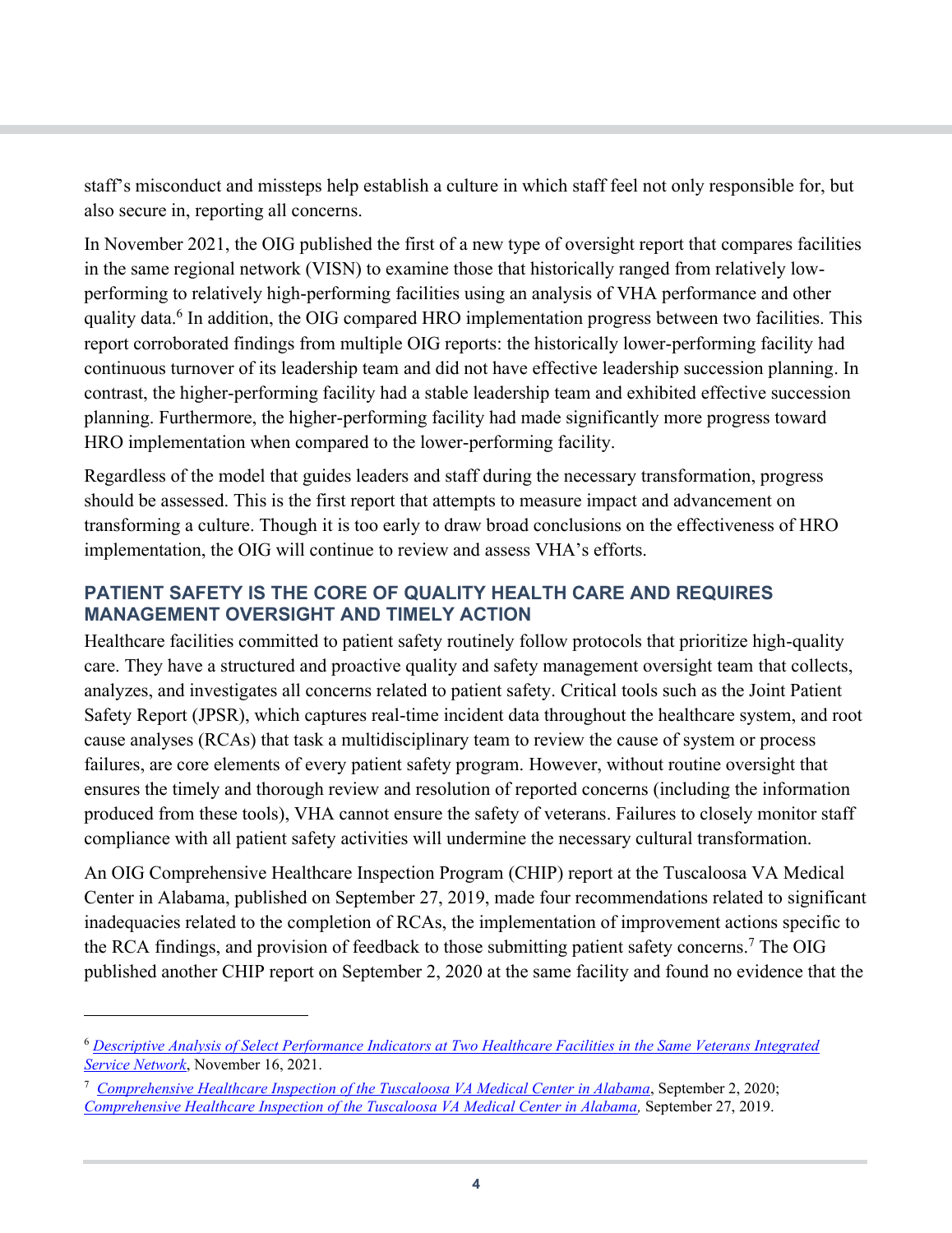facility had resolved the 2019 recommendations. In September 2021, while conducting a separate healthcare inspection at the facility, the OIG received additional information indicating the facility failed to comply with VHA-mandated standards for the Patient Safety Program from October 1, 2020, through September 30, 2021. The oversight failures that allowed multiple findings of deficiencies to persist related to staff not applying critical patient safety tools, which placed patients at unnecessary risk. The OIG will continue to review these failures and will publish its findings when the work is completed. VHA leaders at all levels have, in the interim, been made aware of concerning events.

## **THE PANDEMIC HAS REDEFINED HEALTH CARE AND HAS EXHAUSTED A WORKFORCE**

In March 2020, after declaring COVID-19 a pandemic, the World Health Organization highlighted the importance of maintaining the mental health and emotional well-being of healthcare workers caring for COVID-19 patients.<sup>[8](#page-4-0)</sup> The OIG published a report based on the results of a survey of selected VISN, facility and clinical and nonclinical staff. The report identified areas of concern related to employee emotional well-being: mainly a generally diminishing awareness of supports in relation to organizational hierarchy, low utilization of support resources by leadership and frontline employees, as well as employee perception of inadequate support and responsiveness from leadership.<sup>[9](#page-4-1)</sup>

The OIG found that about one-third of clinical and nonclinical staff respondents indicated they did not feel their leadership was responsive to their needs, and 51 percent of clinical staff and 41 percent of nonclinical staff respondents reported they did not feel adequately emotionally supported by their facility during the pandemic. Given that VHA reported in their COVID-19 Response Plan that 19 percent of staff reported burnout and 25 percent of staff experienced "high" or "extreme" stress levels associated with COVID-19, the OIG would expect VHA to be at risk for increased employee turnover.<sup>[10](#page-4-2)</sup>

These results are even more concerning when considering preliminary results from OIG's review of VHA's occupational staffing shortages for FY 2022. We anticipate reporting on more severe occupational staffing shortages in FY 2022 than in FY 2021. Additionally, FY 2022 may be the first time that facilities identified more than 90 occupations as having severe shortages. The OIG will publish its report on occupational staffing shortages in the coming months.

VA has taken a number of actions to address burnout and staffing challenges that include the Reducing Employee Burnout and Optimizing Organization Thriving (REBOOT) initiative that focuses on employee wellness and implementing the RAISE Act to increase salary caps for nurses and physician

<span id="page-4-0"></span><sup>8</sup> Blake, H. et al., "Mitigating the Psychological Impact of COVID-19 on Healthcare Workers: A Digital Learning Package," *International Journal of Environmental Research and Public Health,* 17, no. 9, 2997, (April 2020): 1–15.

<span id="page-4-1"></span><sup>9</sup> *[The Veterans Health Administration Needs to Do More to Promote Emotional Well-Being Supports Amid the COVID-19](https://www.va.gov/oig/pubs/VAOIG-21-00533-157.pdf)  [Pandemic](https://www.va.gov/oig/pubs/VAOIG-21-00533-157.pdf)*, May 10, 2022.

<span id="page-4-2"></span><sup>10</sup> VHA, COVID-19 Response Report-Annex B.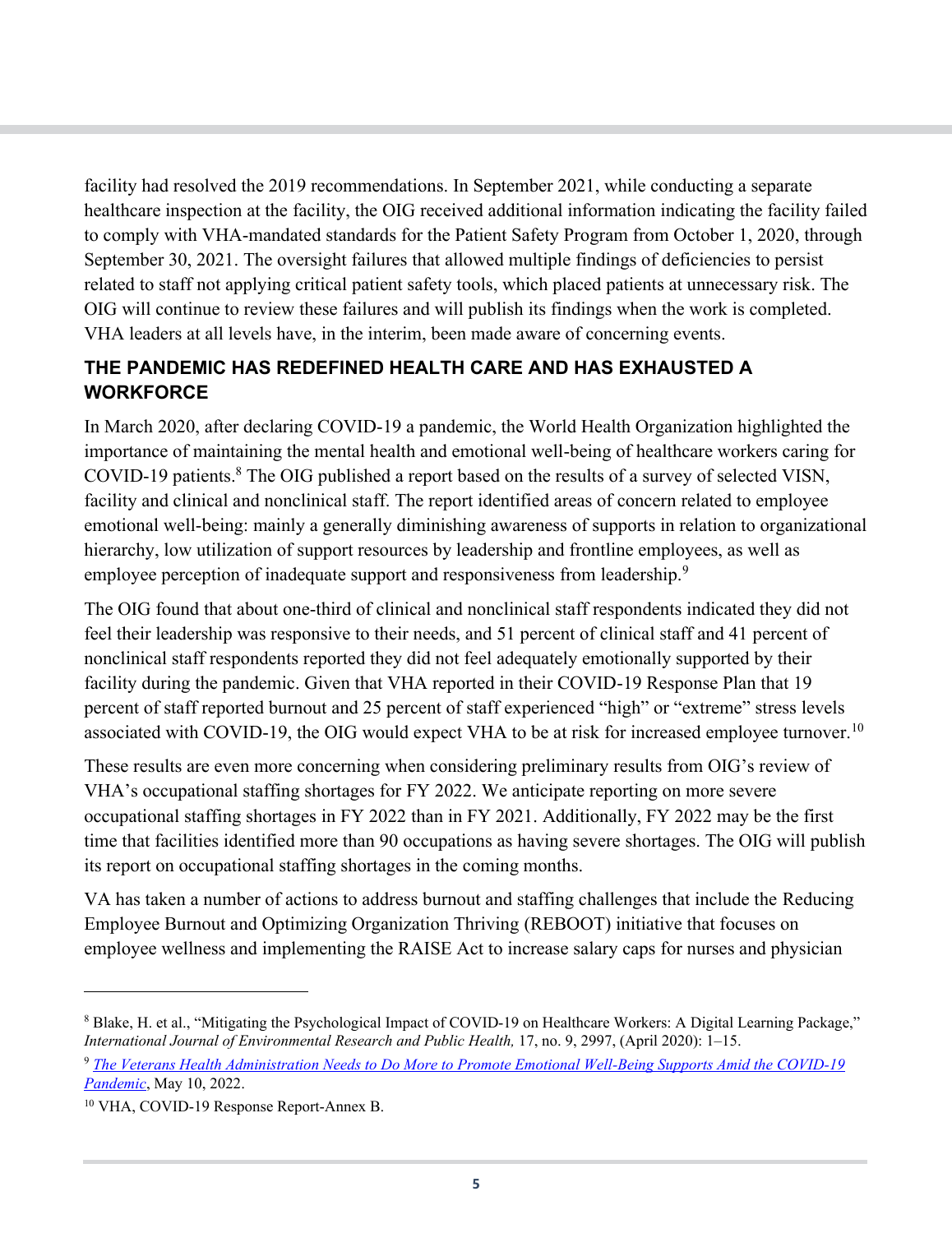assistants. Even with these efforts, VHA is facing unprecedented challenges in competing for skilled healthcare workers in the aftermath of the pandemic. The OIG has emphasized the need for VHA to develop staffing models to support hiring decisions as well as decisions related to enhancing community care networks to meet the demands of the veteran population.

VHA also must continue to work through the backlog of healthcare services that were delayed or otherwise affected by the pandemic. In a report published February 16, 2022, that focused on the Martinsburg VA Medical Center in West Virginia, the OIG determined that the facility had a backlog of over 5,000 active community consults (referrals) spanning multiple specialty services. In assessing the circumstances surrounding the backlog, the OIG confirmed decreased access to care related to COVID-19 conditions. [11](#page-5-0)

#### **VETERANS RECEIVING CARE IN THE COMMUNITY RELY ON VHA COORDINATING THAT CARE**

Coordination of the provision of medical care between the VHA care system and community providers remains a challenge. Persistent administrative and communication errors or failures among VHA and community care providers, as well as between the providers and their patients, challenge efforts to ensure a seamless experience for veterans.

At the Phoenix VA Health Care System in Arizona, the OIG found that staff did not review a patient's initial community care consult for a mental health evaluation within the required time frame. Although a third-party administrator eventually scheduled the patient once the referral was approved, the patient was scheduled for the wrong intervention.<sup>[12](#page-5-1)</sup> These delays and processing errors resulted in missed opportunities to appropriately diagnose and address the needs of a patient who ultimately died by suicide.

At the New Mexico VA Healthcare System in Albuquerque, the OIG substantiated that between June 2018 and June 2020, VHA Community Care nurses were completing consults without scanning and attaching clinical documentation to the patients' electronic health records.<sup>[13](#page-5-2)</sup> Of the 255 consults reviewed by the OIG, 230 did not have clinical documentation scanned and attached to the consult in the patients' records at the time of consult completion. While VHA care providers developed work-arounds to obtain information necessary to meet their patients' needs, such strategies distract from their primary

<span id="page-5-0"></span><sup>11</sup> *[Care in the Community Consult Management During the COVID-19 Pandemic at the Martinsburg VA Medical Center in](https://www.va.gov/oig/pubs/VAOIG-21-01724-84.pdf)  [West Virginia](https://www.va.gov/oig/pubs/VAOIG-21-01724-84.pdf)*, February 16, 2022. The OIG made eight recommendations and the VISN and facility directors concurred with six of them and concurred in principle with the remaining two. The directors provided acceptable action plans and the OIG staff will follow up until they are completed.

<span id="page-5-1"></span><sup>&</sup>lt;sup>12</sup> Deficiencies in Care and Administrative Processes for a Patient Who Died by Suicide, Phoenix VA Health Care System, *[Arizona](https://www.va.gov/oig/pubs/VAOIG-20-02667-93.pdf)*, March 23, 2021. The VISN and facility directors concurred with the OIG's seven recommendations and all have been closed as implemented.

<span id="page-5-2"></span><sup>13</sup> *[Deficiencies in the Completion of Community Care Consults and Leaders' Oversight at the New Mexico VA Health Care](https://www.va.gov/oig/pubs/VAOIG-20-00716-177.pdf)  [System in Albuquerque](https://www.va.gov/oig/pubs/VAOIG-20-00716-177.pdf)*, July8, 2021. As of May 1, 2022, three of five recommendations are closed as implemented. OIG staff will continue to track the remaining two recommendations.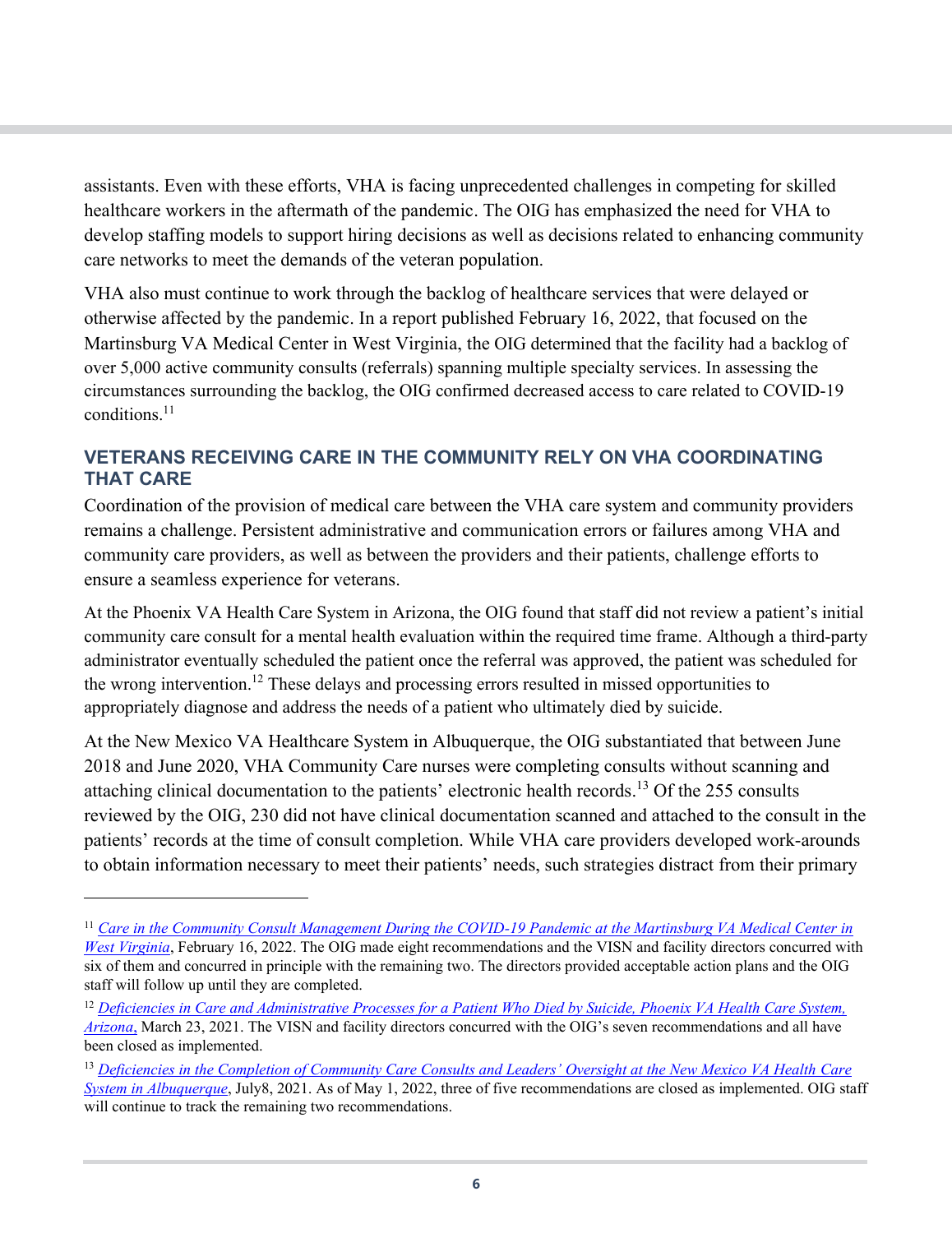duties of delivering care to veterans and increase the risk of human error in coordinating safe and effective care.

Previously described burdens related to workforce fatigue and shortages, as well as the referral backlogs resulting from the pandemic, will only increase the demand for care in the community. Coordination of that care and reliable information sharing between VHA and non-VA providers are critical functions in ensuring that demand is met in a seamless and safe manner and accurate information is communicated to patients.

#### **THE ELECTRONIC HEALTH RECORD MODERNIZATION EFFORT DEMANDS TRANSPARENCY AND LEADERS' COMMITMENT TO PATIENT SAFETY**

No initiative better reflects the intersection of the many major challenges VA faces than the implementation of the new electronic health record (EHR) system. Recent OIG reports released in March 2022 on VA's efforts to deploy the new EHR detail significant concerns with the initial deployment at Mann-Grandstaff VA Medical Center in Spokane, Washington.<sup>[14](#page-6-0)</sup> Most concerning are the issues the OIG identified that increase risks to patient safety. Deficiencies in data migration to the new system resulted in patients having inaccurate or incomplete medication lists in their records and made simple activities, such as refilling a prescription, more challenging. Initial data migration failures also affected the transfer of critical alerts within the patient record (flags) that identified veterans at high risk for suicide.<sup>[15](#page-6-1)</sup> "Disappearing" laboratory orders made diagnostic evaluations and treatment planning more difficult. Tools and processes for frontline system users to report concerns (including those pertaining to patient safety) and track the resolution of identified issues repeatedly failed. Frustrated staff stopped reporting issues and relied on work-arounds to meet immediate needs, which was inefficient, sometimes bypassed security or safeguard measures, and increased the risk that known problems would remain unresolved. Failing to resolve the issues immediately could also affect system users in other VA facilities' future rollouts that should benefit from lessons learned at the Mann-Grandstaff VA Medical Center.

The success of this monumental effort is put in peril if leaders are not responsive to the concerns of the clinical staff that navigate and rely on the functions of the EHR for everyday clinical decision-making. Patient safety issues must be prioritized and corrected as they are presented. Strong leadership is necessary to help navigate fatigued staff through the expected frustrations of adopting a new EHR.

<span id="page-6-0"></span><sup>14</sup> *[Medication Management Deficiencies after the New Electronic Health Record Go-Live at the Mann-Grandstaff VA](https://www.va.gov/oig/pubs/VAOIG-21-00656-110.pdf)  [Medical Center in Spokane, Washington](https://www.va.gov/oig/pubs/VAOIG-21-00656-110.pdf)*, March 17, 2022; *[Care Coordination Deficiencies after the New Electronic Health](https://www.va.gov/oig/pubs/VAOIG-21-00781-109.pdf)  [Record Go-Live at the Mann-Grandstaff VA Medical Center in Spokane, Washington](https://www.va.gov/oig/pubs/VAOIG-21-00781-109.pdf)*, March 17, 2022; *[Ticket Process](https://www.va.gov/oig/pubs/VAOIG-21-00781-108.pdf)  [Concerns and Underlying Factors Contributing to Deficiencies after the New Electronic Health Record Go-Live at the](https://www.va.gov/oig/pubs/VAOIG-21-00781-108.pdf)  [Mann-Grandstaff VAMC in Spokane, Washington](https://www.va.gov/oig/pubs/VAOIG-21-00781-108.pdf)*, March 17, 2022.

<span id="page-6-1"></span><sup>&</sup>lt;sup>15</sup> Some of the concerns with missing or unnoticed flags were due to system issues and others with training, as the flags were less visible in the new system. VA has since stated it has resolved this issue.